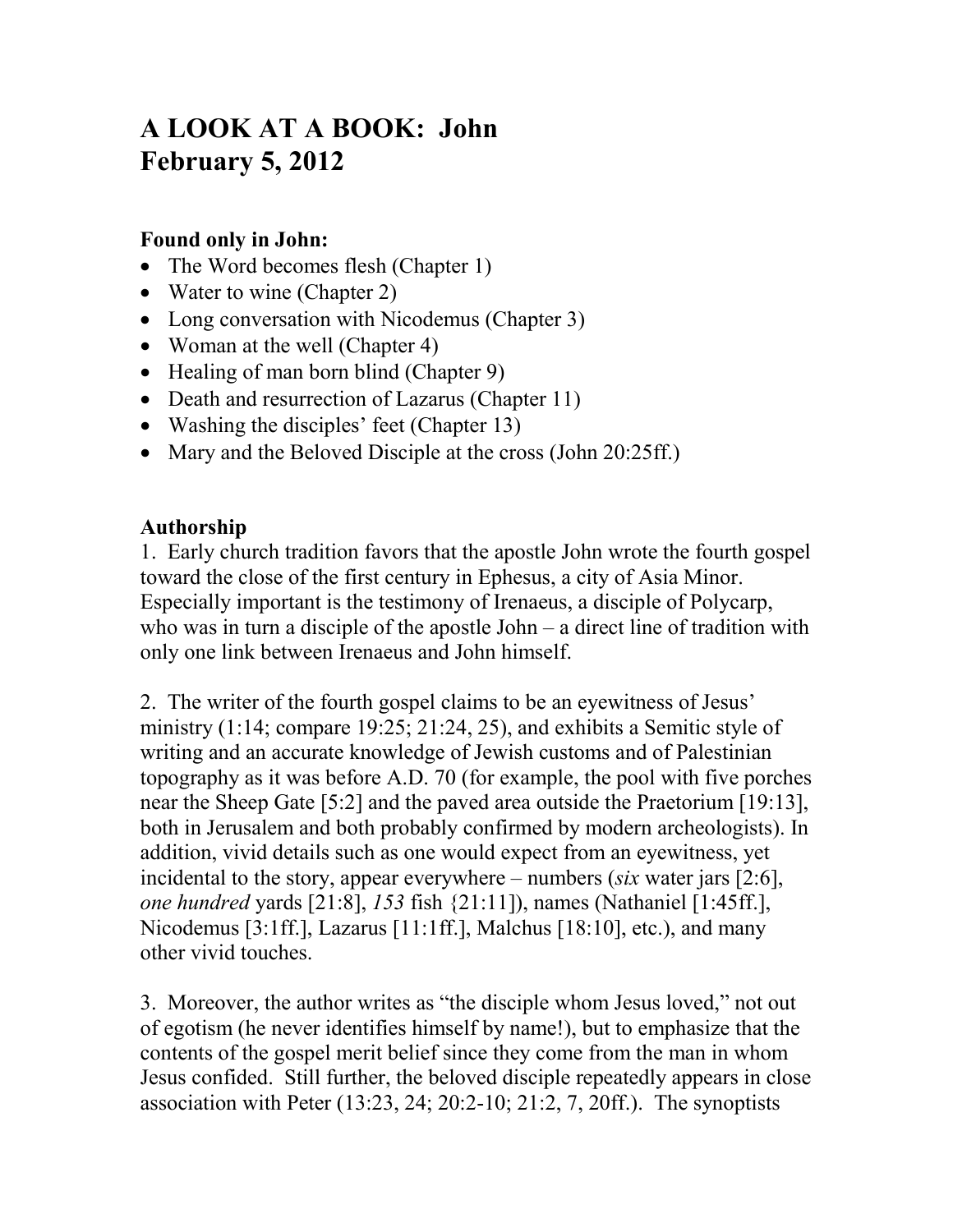tell us that James and John the sons of Zebedee worked at fishing with Peter and with him formed the inner circle of the Twelve. Since James had long ago died as a martyr (Acts 12:1-5) and since Peter appears as a different person from the beloved disciple, only John is left to be the beloved disciple and author of the fourth gospel. For if someone other than the beloved disciple wrote the fourth gospel, why did he not attach the name of John to "the disciple whom Jesus loved"?

#### **Supplements Matthew, Mark, and Luke**

John consciously supplements the Synoptics. He emphasizes the Judean ministry and largely omits parable and the theme of God's kingdom. Apparently John thought the Synoptics had presented enough information about the Galilean ministry and the kingdom. Unconcerned with giving a complete chronology of Jesus' life, the Synoptics mention only the last Passover, when Jesus died. But John lets us know there were at least three and probably four Passovers during Jesus' public career; thus it lasted at least more than two years and probably from three to three and a half years.

## **Jesus' Speech in John**

With the possible exception of Matthew, the fourth Gospel contains more extended discourses by Jesus than the Synoptics do. The discourses tend to cut down on narrative material. Questions and objections from the audiences often punctuate the discourses.

## **Johannine Theology**

Running through the fourth gospel, many important theological themes appear and reappear in different combinations and sometimes continue into 1-3 John and Revelation. John expounds these themes by skillfully alternating narratives and discourses, so that the words of Jesus bring out the inner meaning of His works. Much of the action in the gospel thus becomes symbolic. For example, Jesus' washing the disciples' feet represents the cleansing effect of His redemptive work. There is also frequent irony, such as that which tinges the question of Jesus, "I have shown you many good works from the Father; for which of these do you stone me?" (10:32). And just as the works of Jesus bear a symbolic meaning, so also His words often carry second and even third meanings. "Born again [or anew]" also means "born from above" (3:3ff.), and the reference to Jesus' being "lifted up" points not only to the method of His execution, but also to His resurrection and exaltation back to heaven (12:20-36).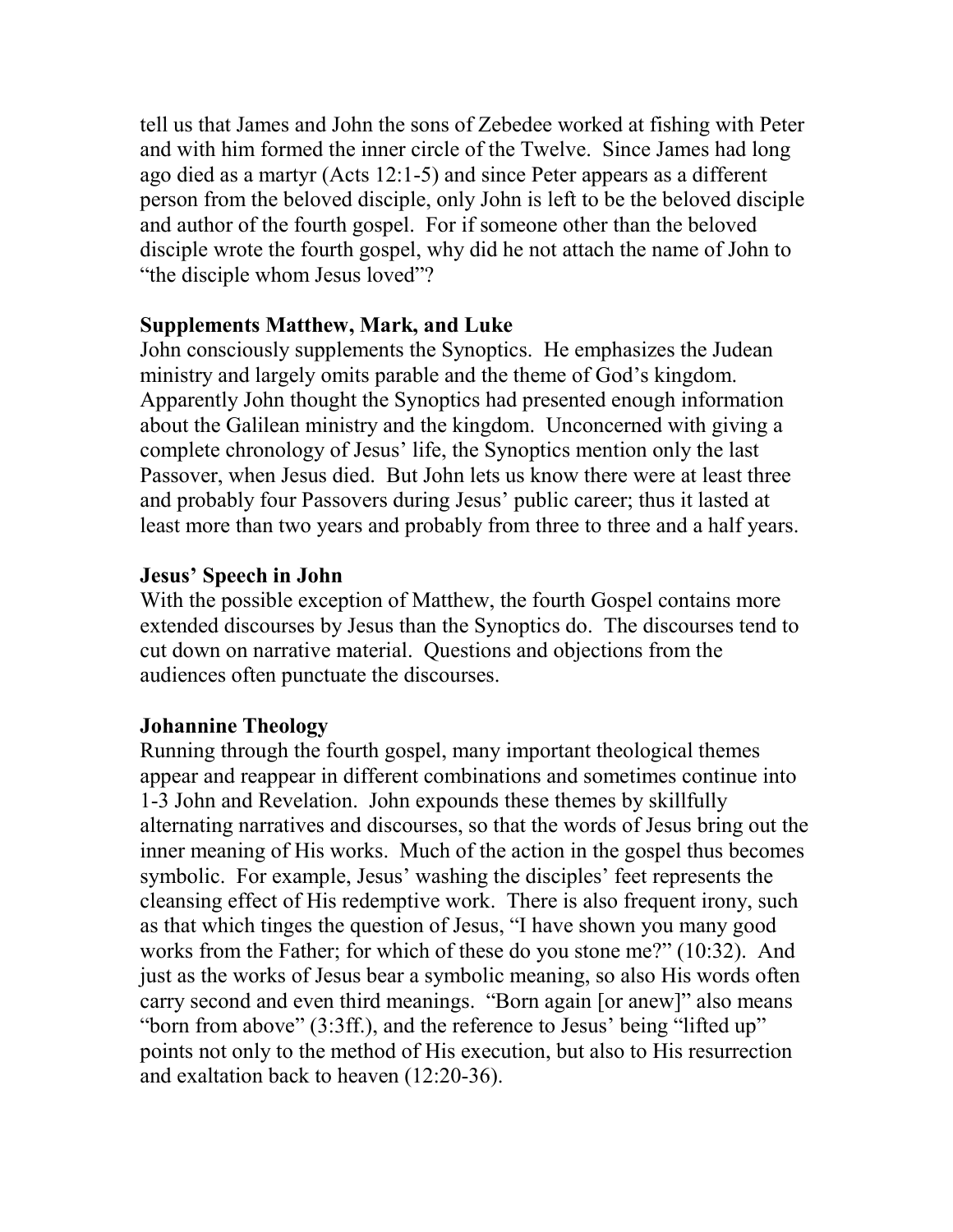The theological themes in John begin under the category of revelation. Jesus is the revelatory *Word* (Logos) of God. As such he reveals the *truth*, which is more than veracity. It is the ultimate reality of God's own person and character, as *witnessed* to by Jesus, the Father Himself, the Spirit, Scripture, and others. The *light* thus illuminates those who believe and drives back the *darkness* of evil. The repulsion of darkness is the *judgment* of the world. Not that Jesus came to condemn the world, but He did come to discriminate between those who belong to the light and those who belong to the darkness – and the latter already stand self-condemned by their unbelief. The *world*, human society dominated by Satan, opposes the light and thus is the object of God's wrath. This fact makes it all the more remarkable that God "loved the world" (3:16). His *love* came through Jesus Christ and continues to manifest itself through the love of Jesus' disciples for one another. To demonstrate God's love, Jesus descended from the Father and worked toward His "*hour*," the time of His suffering and death on behalf of the world. For revealing the Father's *glory* in this way, the Father in turn glorified the Son with heavenly exaltation.

#### **Believing in Jesus**

Preeminently, however, John is the gospel of believing. Indeed, the verb "believe" is the key word of the Gospel:

Many other signs therefore Jesus also performed in the presence of the disciples, which are not written in this book; but these have been written that you may believe that Jesus is the Christ, the Son of God; and that believing you may have life in His name (20:30, 31).

Christological in content, this believing highlights the deity of Jesus as the unique and preexistent Son of God who, in obedience to His Father, became a real human being in order to die sacrificially for the redemption of human beings. Sucn an emphasis went against the denial of His humanity and death by Gnostics, early Chrsistian heretics who thought anything material or physical was inherently evil. Thus, not only does the deity of Jesus receive emphasis (beginning with "the Word was God" [1:1] and many times throughout the Gospel); so also His humanity: "the Word became flesh" (1:14, grew tired and thirsty (4:6, 7; 19:28), wept (11:35), and physically died and rose again (19:30-42; 20:12, 17, 20, 27, 28).

Jesus is the royal Jewish Messiah in Matthew; the divine Servant-Worker in Mark; the sympathetic Savior in Luke; the incarnate Son of God in John.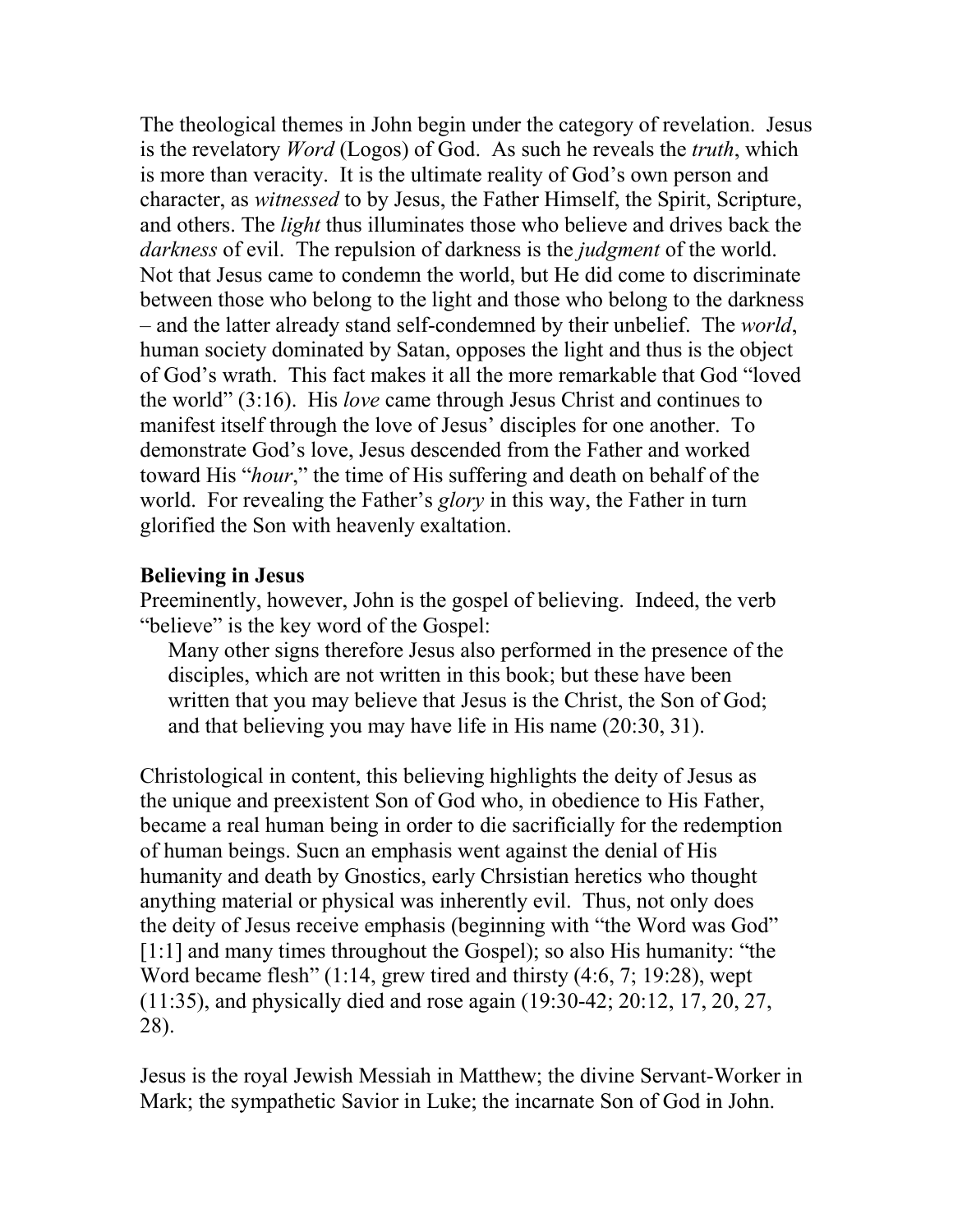Jesus Himself demands this Christological belief by making a series of "I am…" claims in the fourth gospel: "I am the bread of life"  $(6:35, 48;$  compare vv. 41, 51); "I am the light of the world"  $(8:12)$ ; "I am the door"  $(10:7, 9)$ ; "I am the good shepherd"  $(10:11, 14)$ ; "I am the resurrection and the life"  $(11:25)$ ; "I am the way, and the truth, and the life"  $(14:6)$ ; "I am the true vine"  $(15:1, 5)$ .

In addition there are "I am" statements not followed by a complement. These suggest the claim to be the I AM – YAHWEH of the Old Testament (4:25, 26; 8:24, 28, 58; 13:19; 18:5f.; compare 6:20; 7:34, 36; 14:3; 17:24; Exodus 1:13ff.).

#### **Not John, but Jesus**

It is possible a subsidiary purpose of John was the correction of a cult that had grown up around the figure of John the Baptist. Acts 19:1-7 shows there had been followers of John the Baptist in Ephesus some decades earlier during the time of Paul; and according to early tradition Ephesus is the place where John the apostle wrote his gospel. Moreover, John takes great pains to show that Jesus is superior to the Baptist, that the Baptist had to decrease and Jesus increase, that through His disciples Jesus baptized more followers than the Baptist, and that Jesus had testimony even greater than what the Baptist gave him (1:15-37; 3:25-30; 4:1, 2; 5:33-40).

#### **Contents**

In several respects, John 1:11, 12 presents a summary of the kinds of material included in the fourth gospel. "Those who were His own did not receive him" – the somber backdrop of the gospel is the repeated Jewish rejections of Jesus: when He cleansed the temple (ch. 2); after He healed the paralytic (ch. 5); after He fed the five thousand (ch. 6); when His half brothers taunted Him (ch. 7); when He attended the Festival of Tabernacles (ch. 7); when He claimed to be the light of the world (ch. 8); when He asserted His oneness with God the Father (ch. 10); and after He raised Lazarus (ch. 11).

"But as many as received him" – in contrast with the general rejection, some individuals did receive Jesus through personal encounter with Him: Andrew, John (unnamed in the text), Peter, Philip, Nathanael (ch. 1); Nicodemus (ch.